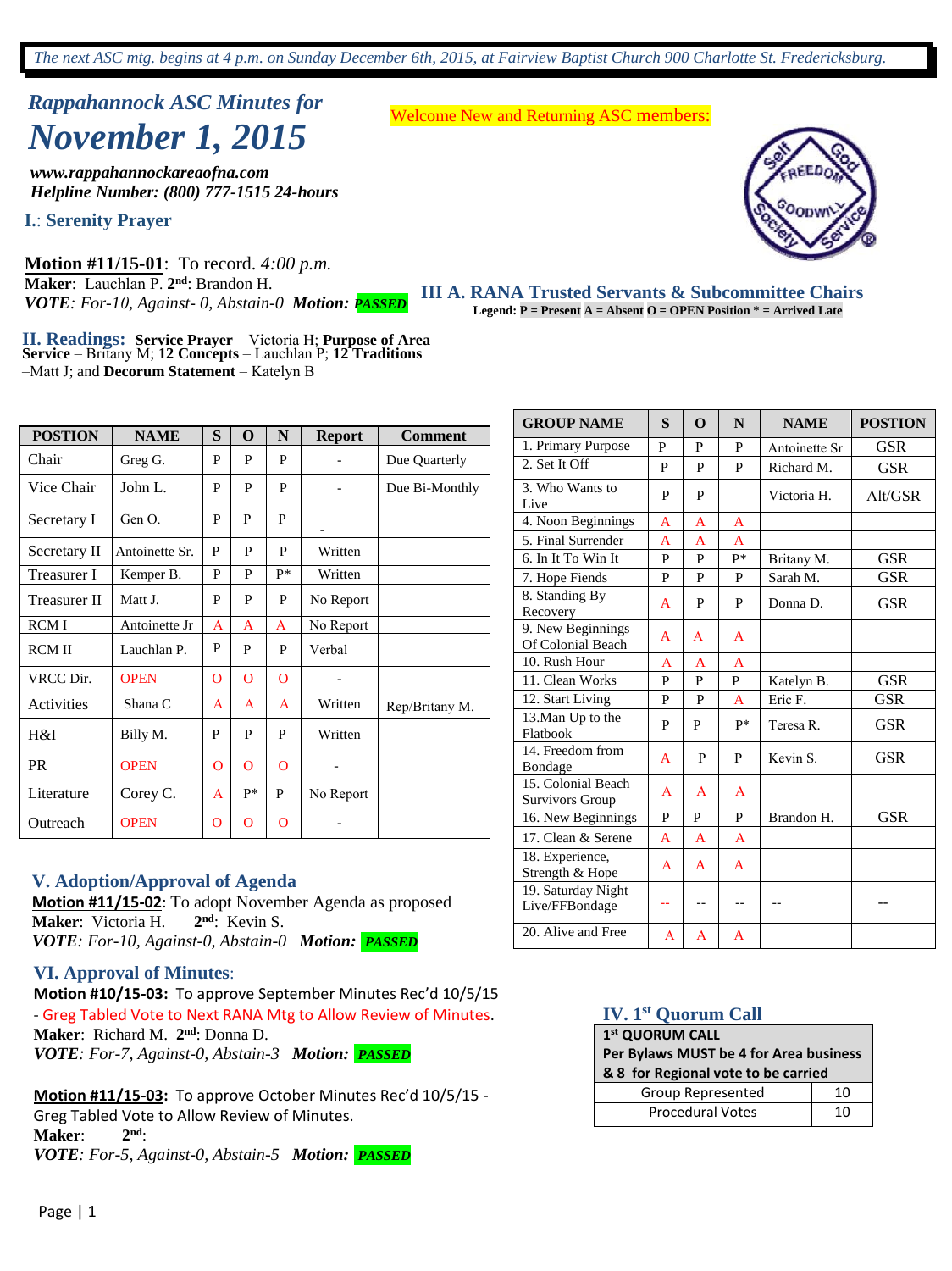### **VII.-XI. Administrative Reports**

### **VII. Secretary Report I**: *Position Open* – **Discussion: None**

**Secretary Report II**: Report given by Secretary II, Antoinette B. Sr. – I attended the Four Budget Meetings in October: Wednesday October 7<sup>th</sup> @ 6:30pm Wegman's; Tuesday October 13<sup>th</sup> @ 6:30 pm Wegman's; Sunday October 18<sup>th</sup> @ 12:00 pm Wegman's; Monday October  $26<sup>th</sup>$  @ 6:30pm Wegman's

**Wednesday October 7<sup>th</sup>** @ 6:30pm Wegman's – 3 were present: Kemper B, Treasurer; John L. Vice Chair; and Antoinette B. Sr, Secretary II. **Tuesday October 13th** @ 6:30 pm Wegman's – 8 were present: Kemper, Treasurer; Greg G, Chair; John L., Vice Chair; Antoinette B. Sr, Secretary II; Billy M, H&I Chair; Antoinette B. Jr, RCM II; Shana C, Activities Chair; and Sarah, Activities Treasurer. **Sunday October 18th** @ 12:00 pm Wegman's – 7 were present: Kemper B, Treasurer; Greg G, Chair; John L., Vice Chair; Antoinette B. Sr, Secretary II; Victoria H, H&I Committee Member; Corey C, Literature Chair; and Dawn B, GSR. **Monday October 26<sup>th</sup>** @ 6:30pm Wegman's – 4 were present: Kemper B, Treasurer; Greg G, Chair; John L., Vice Chair; Antoinette B. Sr, Secretary II

### Administrative Issues Discussed:

- Printing Meeting List every 3 months instead of every 6 months. Sec II did Market Research and found Legal size paper/2 sided/ 24 lbs/ 1,000@ for \$145. Market research is still under way.
- Set out Prudent Reserve at \$838.50 to cover 3 months of Area expense.
- In the absence of a Policy Chair, adding the Policy duties to the Vice Chair's position.
- Making a new Newcomer Welcome Packet. Making a new Meeting Starter Kit Packet. Getting the new packet approved in Area so that it can be incorporated in our RANA By-Laws.
- In meeting 3, Chair made a motion to adopt 20% donation to Region and World. In meeting 4 to balance the budget, I was decided to use the \$480.00 yearly payment of Stolen 7<sup>th</sup> Tradition Basket monies buy Antoinette B. Jr. for Regional and Area donations.
- **Ensure Literature Committee does not spend more than it buys**  $\rightarrow$  **Make sure RANA and World prices match; Rise** literature prices; or add shipping cost to orders for shipping expenses.
- To allow review of the monthly minutes Secretary requested that a "Draft" Stating: "Unapproved Monthly Minutes" be posted on the RANA Website for easy access to all NA members who wished to view them in advance of the following Area Meeting. **ILS** Antoinette B. "Old School**"**

### **VIII. Chair Report**: Greg G. report is due quarterly.

**IX. Vice Chair Report**: John L. report is due bi-monthly. Good afternoon, I'm pleased to report that I have encountered no major issues since my last report 60 days ago. The majority of my duties thus far have been attending Activities and H and I subcommittee meetings as a liaison between the chairpersons and ASC, and attending the annual budget meetings over this past month. We are pleased with the budget proposal we've put together and are eager to send it back to groups for approval today. I would like to extend a special thank you to all members of RANA who contributed their time and answered the call to serve on the budget committee. We are very grateful for you and your service. Once the budget is passed, my next order of business will be to begin updating the RANA by-laws to reflect any and all amendments made to policy over the past few years. This process will involve many motions going back to groups over the next few months, culminating with a printing of the current policy for each and every home group in RANA. **ILS**, John L.

**Treasurer Report**: Report given by Treasurer I, Kemper B – Thank you for allowing me to serve.

Our beginning balance as of the start of Last Month's ASC was \$2339.93. Our expenses last month totaled \$645.85. The following checks were written or card purchases made: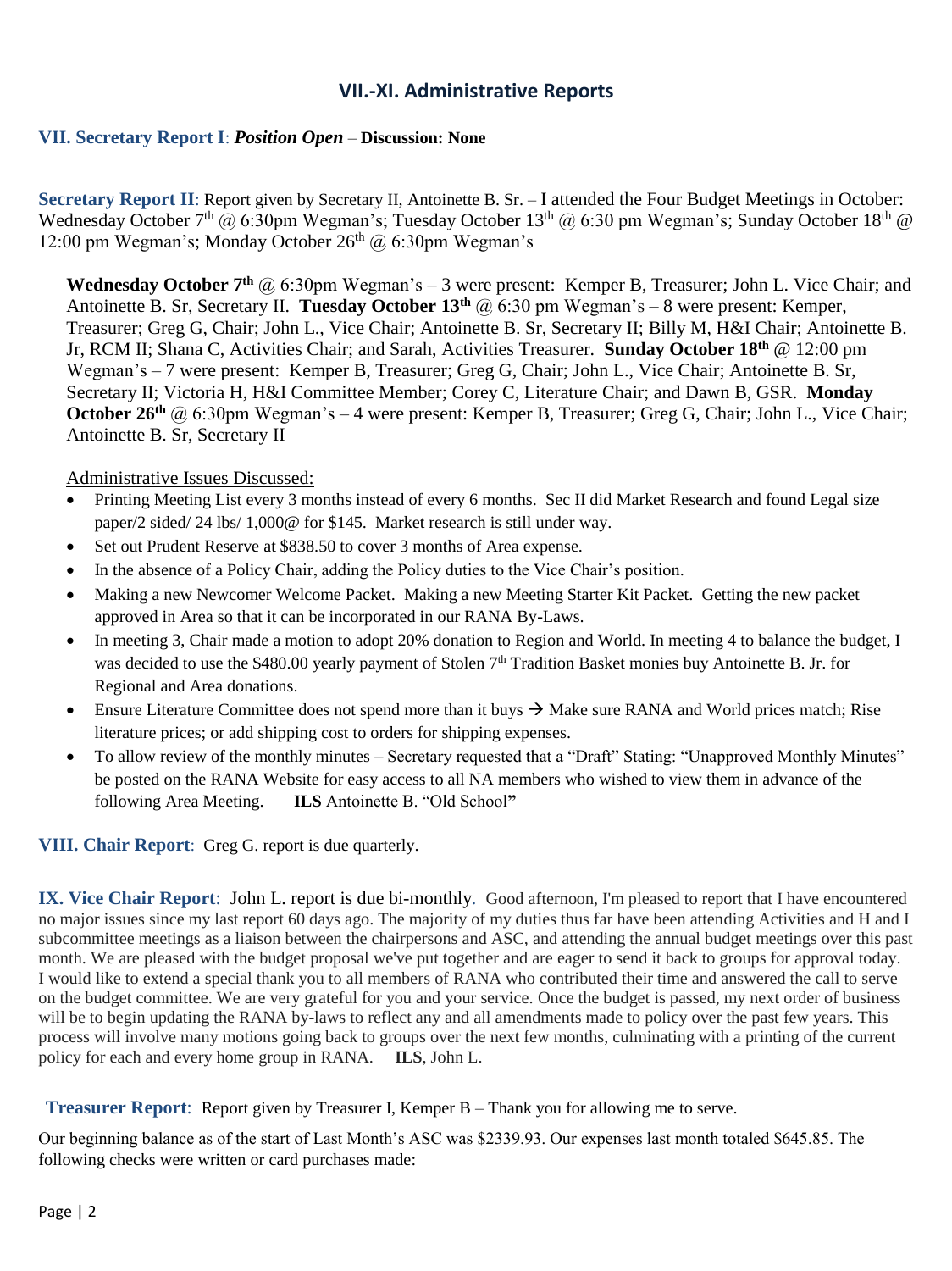| Check $#$ :      | Amount:  | To:         | For:               | <b>Budget:</b> | Receipt |
|------------------|----------|-------------|--------------------|----------------|---------|
| N/A (Debit Card) | \$425.88 | <b>NAWS</b> | Literature Order   | Yes            | Yes     |
| N/A (Debit Card) | \$58.00  | NAWS.       | H&I RRJ Lit. Order | Yes (H&I)      | Yes     |
| N/A (Debit Card) | \$161.23 | <b>NAWS</b> | H&I Lit. Order     | Yes (H&I)      | Yes     |
|                  |          |             |                    |                |         |
|                  |          |             |                    |                |         |

The Literature orders were purchased directly from NA World Services via the RANA Bank Card on 10/19 and 10/23 in 3 separate orders. Two of those orders were for H&I, one going direct to RRJ. Corey C. was the shipping destination for the other two. She has forwarded me the order confirmation and Shipping information for all orders.

Our deposit from October's ASC was \$490.91. The income breakdown is on the second to the last page and will be inserted into the minutes for this ASC.

I did not receive a check from Antoinette B. in October. Her currently scheduled monthly payment of \$40.00 for November is due today. That leaves a due balance of \$240.00 as of this month to be current. (June – November 2015).

Our balance as of the start of today's ASC is \$2185.26.

Four 2016 Budget meetings were held at Wegmans over the course of October. The average attendance was five. This is an improvement for sure over last year, and I would like to personally thank all who took the time to come out to these meetings as they are vital for our area's continued operation and success.

I will have handed out copies of this report at the beginning of area for all GSR's and other members. This includes the 2016 Budget Proposal on the last page. I will do my best to describe its contents without over complicating or confusing. Please follow along with me as I read and hold any questions until the end.

**2016 Budget Proposal:** The proposal consists of 4 basic sections: Income and Assets, Proposed Budgeted Expenses, Break down of PR, H&I, and Literatures' budgets, and Projected Balances for 2016.

**Income and Assets**: *Literature on Hand* is an estimate of the value of our current literature inventory. Corey C. did an inventory and count at the second budget meeting. The prices were taken from the RANA Literature order form. Literature, although considered an asset, does not contribute to our income as it is intended to "replenish" with the money from sales at Area Service

*Restitution* is the estimated income received for our \$40/month agreement with Antoinette B. Jr.

*Estimated Group Donations* is an estimate of what we will receive in donations in 2016 based on the per month average in 2015. In order to get this number without knowing what our donations are in November and December of this year, we averaged the first 10 months' donations to get an estimate of what these two months would bring us.

*Cash in Bank* is exactly what it says. It is the amount in the RANA bank account as of the writing of this report. Proposed Budgeted Expenses:

**Proposed Budgeted Expenses:** In our meetings we went down the line to decide what we think each subcommittee could operate with in 2016. The cells in green are lines that were increased, the cells in orange are lines that were decreased. **Only Vice Chair, PR, H&I, Activities, and Policy were adjusted from last year's numbers.** *Policy* was dissolved as a subcommittee, however, there is still a great need for us to update and print updated bylaws, so it was agreed that the Vice Chair would take the expense of printing, which is why Policy is orange and Vice Chair was increased. *PR's* budget line was effectively increased, specifically for the meeting list print, and will be explained in more detail on the next section. *H&I* was increased for literature (also in next section), and *Activities* saw an increase as well. The activities chairperson showed up at our meeting and explained that there were many more participants in that subcommittee than in recent years and they had more events planned for 2016. With their current events' expenses taken into consideration, they believed they would require more funds in order to successfully hold these activities. If activities generates positive income from their events, they would be able to replenish their budget up to \$1,000 to be able to spend on another event. Once they receive that \$1,000 they cannot generate more than that to use on further events and are capped out at \$1,000 the rest being donated to RANA. The *Regional and World*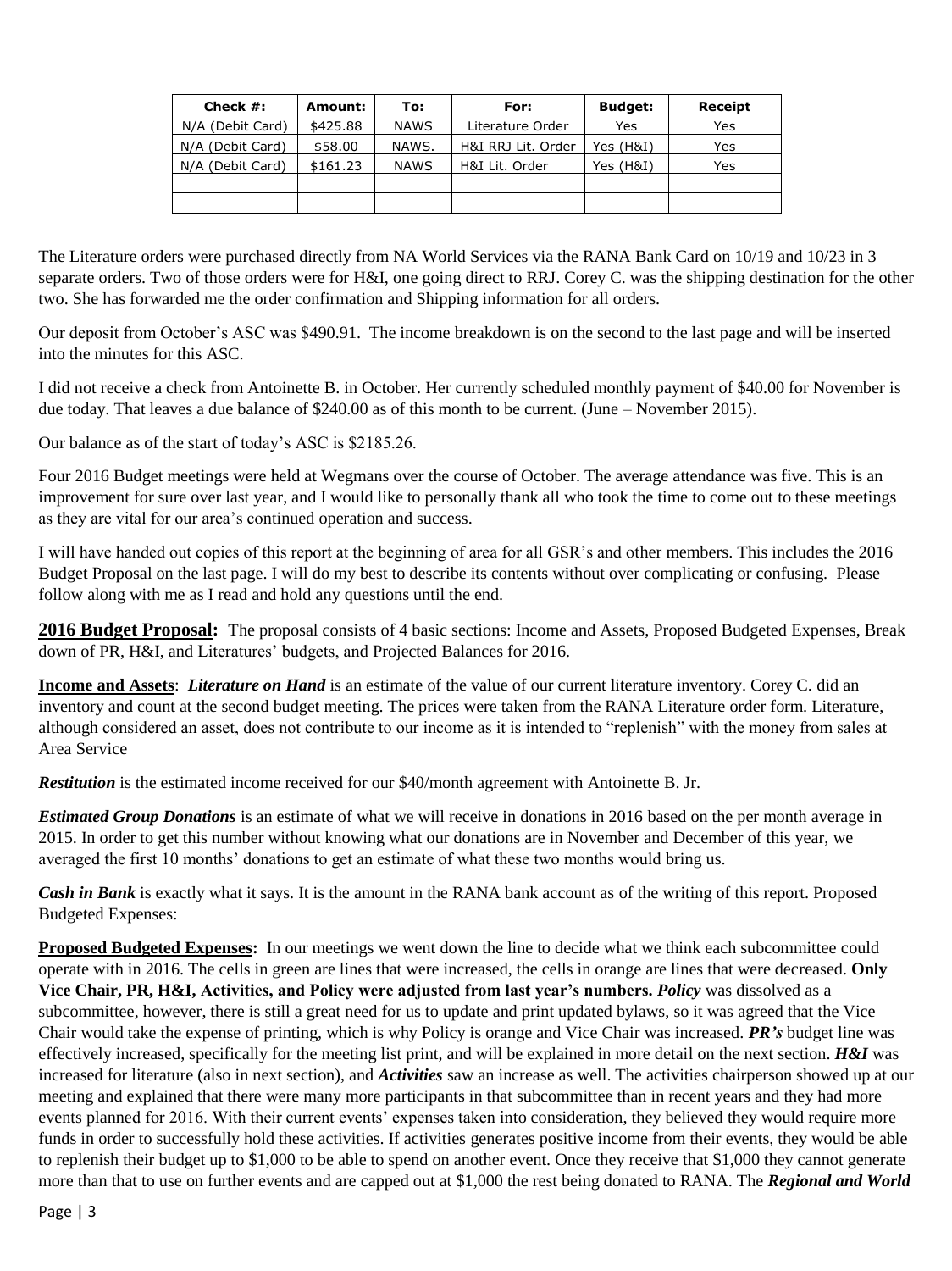*donations* were changed back to static numbers for simplification to an even \$240 each, giving the CARNA donation in August 2016, and giving the NAWS donation in October 2016.

*Yearly Total Expenses* is the sum total of our subcommittees' budget lines, PO Box, rent, and donations.

*One Month Expenses Average* is the monthly average that we would expect to spend to fund these budgeted items.

*3 Months Prudent Reserve Amount* is the amount we would ideally operate above to keep funds necessary to run area without income for 3 months. It is calculated by multiplying the Monthly Expenses Average by three.

**Breakdown of PR, H&I and Literature's Budgets**: *PR* received an increase of \$135 in meeting list printing. We all agreed that it is crucial to the accuracy and availability of meeting lists in this area to print more than twice a year. The new proposal would be to return to quarterly printing. We were able to estimate a cost per print decrease due to Antoinette B. "Old School" doing some market research and finding a local company that would print for \$.04 a copy, cutting out the cost of shipping from our online vendor. PR's Events line was decreased by \$100 out of necessity, as there is essentially no PR chair currently and the budget needed balancing for other increases. This particular line has not been used to its full potential in many years, but still leaves some funds to hold an event if a future PR chair would like to do so.

*H&I* received an increase of \$100 in their literature line, as the H&I chair expressed the desire to give away literature at panel meetings at institutions in 2016. The chairperson was to get a list of estimated literature they would like to give out and the cost. Unfortunately between the meeting with the H&I chair present, and the final meeting, this proposed increased was cut \$200 for balancing needs, so his list may need reworked if the budget is passed. Literature did not see any changes in their budget line from 2015.

### **Projected Balance for 2016**:

*2015 Projected Remaining Expenses* is the amount we expect to spend between now and January 1st, 2016. This includes a monthly estimate of literature purchases, our final meeting list print, a 6 month rent payment, and expected RCM gas expenses.

*2016 Projected Starting* Funds is the sum of the current bank balance minus the remaining expenses (the cell above).

*2016 Projected Income* is the sum of projected group donations plus monthly restitution. Again this number does not 2016 Projected Budget Balance is the estimated January 1st bank balance minus the budgeted expenses for all subcommittees, rent, PO Box, and regional and world donations. This is the ultimate number to look at, which is our estimate of what we would have if we made our average income next year and spent our average expenditures.

*Literature is another story.* Looking in the right column of "2016 Projected Budget Balances", we see a negative projected balance for literature. Please note that the 2016 Projected Literature Expense, which was calculated by our 2015 expenditures, includes some months where the H&I orders were placed within the main literature order. This means the monies for the H&I literature were actually taken from their budget, and this threw our numbers off. According to our averages of literature income and expenditures, we spend more than we make. Also, it was brought up that our amount of on-hand literature seems to be lower than what is recognized as the amount needed to cover groups' needs on any given month. I would like to express the conscience of the budget meetings' attendees by stating that we must do all we can to get to a point where we only spend the amount on literature that we make at area. There are a few things proposed that can hopefully right this negative number estimate. First, we would need to update our Literature order sheet to reflect at minimum the prices of NAWS literature. Additionally, we need to either raise the prices of some or all items by a calculated amount to account for shipping and offset that extra cost, or add a static and fair shipping charge for each order to do the same. After speaking with our literature chair, she has agreed to do the research and make the changes necessary to bring us closer to the black in this regard. Finally, we need to use all of our remaining estimated budget balance (\$469.71) to purchase the most common literature in January, allowing the on hand literature to increase so that we are not in a constant state of backordering for 2016. With these changes we are confident we will get back on track for this budget year as far as literature is concerned.

I would like to thank you all again for your input and those that took the time to attend the budget meetings. As this is my first year at Treasurer, it was a learning process for me as well, and I couldn't have made it through without everyone's help at those meetings, especially our former Treasurer Greg G. I heart you, man! Now everyone can wake up again and we are now open for questions and discussion.

### **In Loving Service**, Kemper B.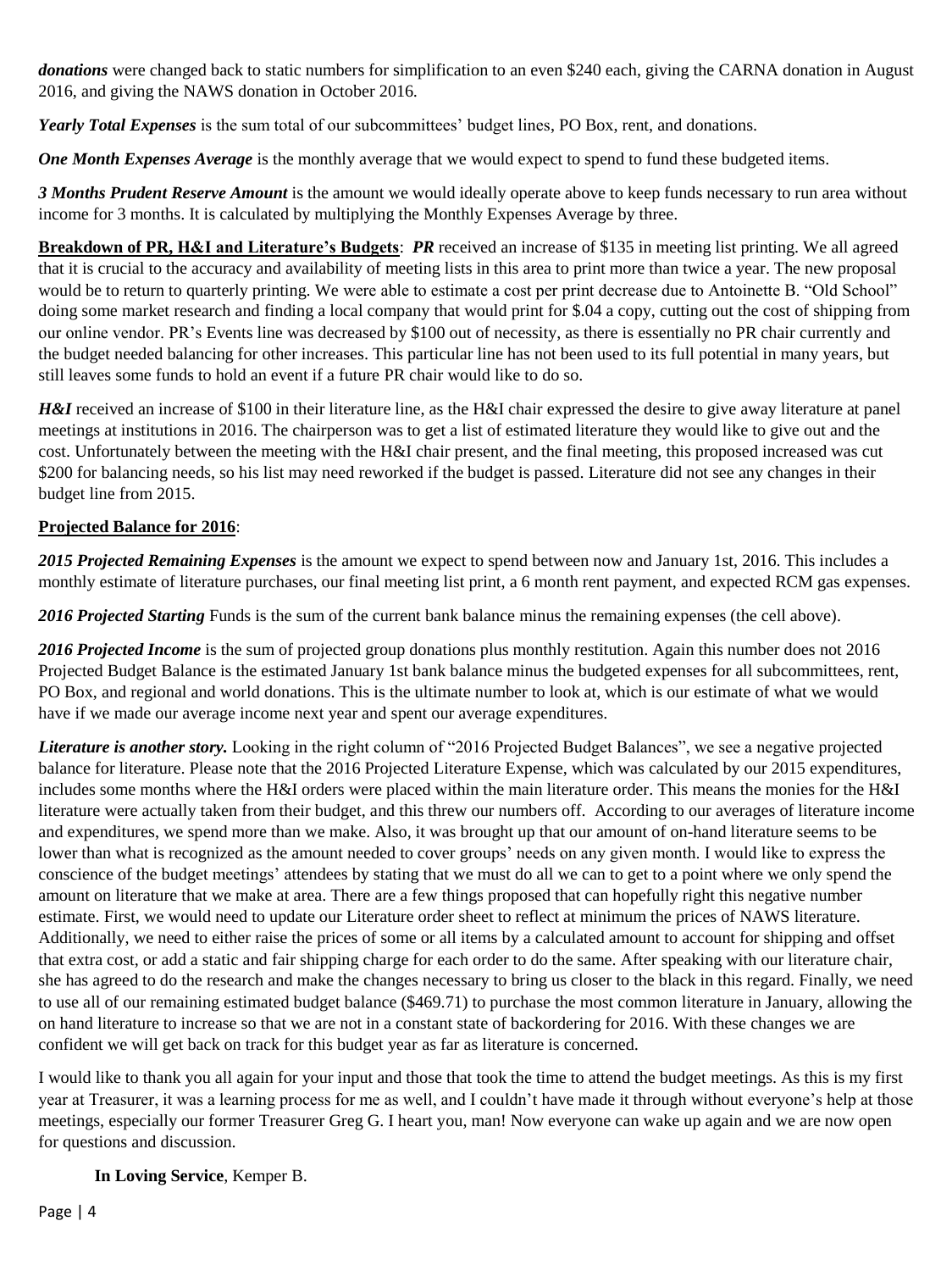|                      |         | <b>Money Order Deposit Sheet</b> |                             | October ASC 2015         |          | <b>Grand Total:</b> | \$490.91 |  |
|----------------------|---------|----------------------------------|-----------------------------|--------------------------|----------|---------------------|----------|--|
|                      |         |                                  |                             |                          |          |                     |          |  |
|                      |         | <b>Literature Orders</b>         |                             |                          |          |                     |          |  |
|                      |         |                                  |                             |                          |          |                     |          |  |
| Money Order # Amount |         | Type                             | Group                       |                          |          |                     |          |  |
| 17-302274065         |         | \$32.00 Western Union            | <b>Hope Fiends</b>          |                          |          |                     |          |  |
| 17-233041466         |         | \$32.75 Western Union            | <b>Start Living</b>         |                          |          |                     |          |  |
| 17-251151973         |         | \$17.00 Western Union            | <b>Standing By Recovery</b> |                          |          |                     |          |  |
| 17-302274067         |         | \$37.00 Western Union            | In it to Win It             |                          |          |                     |          |  |
| 17-302274066         |         | \$35.75 Western Union            | <b>New Beginnings</b>       |                          |          |                     |          |  |
| R206399223822        |         | \$108.10 MoneyGram               | Who Wants to Live           |                          |          |                     |          |  |
|                      |         |                                  |                             |                          |          |                     |          |  |
|                      |         |                                  |                             |                          |          |                     |          |  |
|                      |         |                                  |                             |                          |          |                     |          |  |
|                      |         |                                  |                             |                          |          |                     |          |  |
|                      |         |                                  |                             |                          |          |                     |          |  |
|                      |         |                                  |                             |                          |          |                     |          |  |
|                      |         |                                  |                             | <b>Total Literature:</b> | \$262.60 |                     |          |  |
|                      |         |                                  |                             |                          |          |                     |          |  |
|                      |         | <b>Donations</b>                 |                             |                          |          |                     |          |  |
|                      |         |                                  |                             |                          |          |                     |          |  |
| Money Order # Amount |         | Type                             | Group                       |                          |          |                     |          |  |
| 17-302274068         |         | \$30.00 Western Union            | In it to Win It             |                          |          |                     |          |  |
| 17-251151972         |         | \$20.00 Western Union            | <b>Standing by Recovery</b> |                          |          |                     |          |  |
| 17-233041465         |         | \$60.75 Western Union            | <b>Start Living</b>         |                          |          |                     |          |  |
| 17-295894140         |         | \$49.54 Western Union            | SNL/Freedom from Bondage    |                          |          |                     |          |  |
| R206399223833        |         | \$55.16 MoneyGram                | Who Wants to Live           |                          |          |                     |          |  |
|                      | \$12.86 |                                  | New Beginnings              |                          |          |                     |          |  |
|                      |         |                                  |                             |                          |          |                     |          |  |
|                      |         |                                  |                             |                          |          |                     |          |  |
|                      |         |                                  |                             |                          |          |                     |          |  |
|                      |         |                                  |                             | <b>Total Donations:</b>  | \$228.31 |                     |          |  |
|                      |         |                                  |                             |                          |          |                     |          |  |
|                      |         | <b>Other</b>                     |                             |                          |          |                     |          |  |
|                      |         |                                  |                             |                          |          |                     |          |  |
| Money Order #        | Amount  | Type                             | Group                       |                          |          |                     |          |  |
|                      |         |                                  |                             |                          |          |                     |          |  |
|                      |         |                                  |                             |                          |          |                     |          |  |
|                      |         |                                  |                             |                          |          |                     |          |  |
|                      |         |                                  |                             | <b>Total Other:</b>      | \$0.00   |                     |          |  |

**XI. Regional Committee Member I & II Report:** RANA RCM I attended the 175<sup>th</sup> Regional Service Conference held on October 18<sup>th</sup> 2015 location: 100 North College Drive, Franklin Va. 23851. Open Forum begin at 10 am the following topics were discussed: RD Travel Expenses issue using Treasurer's debit card. The location of the next Regional Speaker Jam (no bids have been entered at this time). How to hold an event on "Willingness to Serve" in the Rappahannock Area. How to allow voting on CAR via absentee ballot.We had 3 new attendeees Outer Limits- Heather B., Becca B., Tidewater-Angel C. , Rappahannock Richard M. The Saturday event was a success and the food cost was well under budgetthe exact total s will be available at the December RSC. The Regional Treasure reported that we have not paid UVA so far this year at the 174<sup>t</sup> <sup>h</sup> we had a balance of 16,526.83 since then we have deposited \$4,599.03 and debit totaling 1,940.46 for a current balance of \$1 9,185.40. Our prudent reserve is \$15,355.00. So we will be making a donation to World Service in the amount of 3,830.39. The Proposed Budget 2016 has been sent back to groups. The RD Team held a workshop at the two day entitled "Role of Zones" approximately 15 members in attendance. THe results of the workshop were collected and will serve to help future discussions on the work that begins WSC 2014.

GATHER OUR CONSCIENCE: In our open forum it was touched on some ideas that the RD Team has been bouncing around for ensuring we can obtain a better consensus among the addicts in our region when it comes time for voting on the CAR/CAT material. BACKGROUND: out of 350 groups in 2014, we had 61 GSRs voting and in 2012 we had 102 GSRs out of 500+grou ps. In years past we only provided groups the option of voting at the GSR Assembly and what this has meant is that groups that don't have anyone available to attend that Assembly don't get to vote. We would love to present a couple of additional options for how we can collect our votes. CAR ballots would be ready in Januarary and CAT ballots would be ready in February. 1. Electronic Voting - through Google 2. Paper Ballots 3. GSR Assemble-Vote in person. Additional information each of these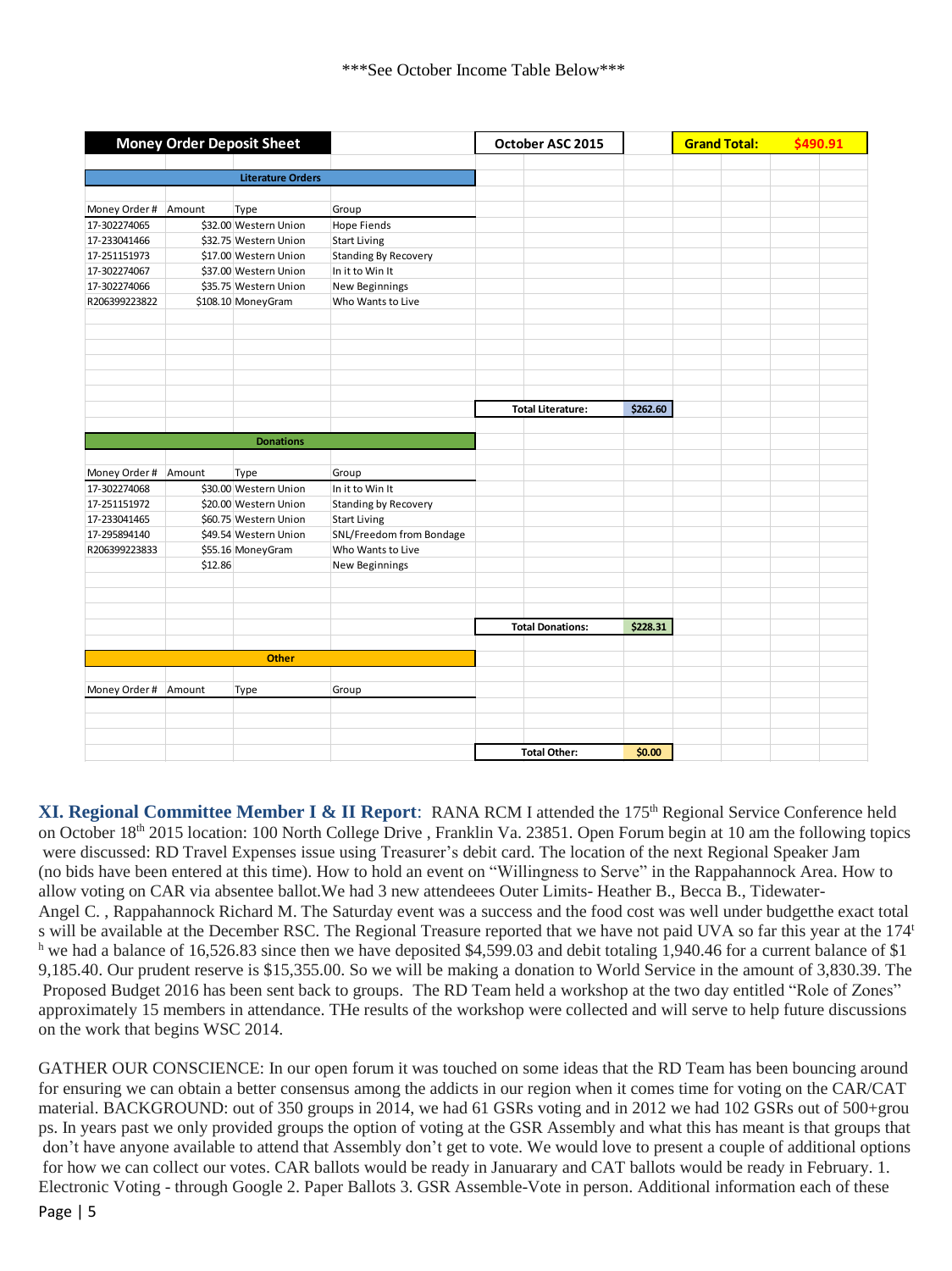would serve is located on page 4 of the Regional Minutes. Regional H& I hold regular scheduled meetings every other month and follow the quadrant rotation as prescribed in the subject service handbook .They have secured and accounted for the CARN A H&I literature inventory. I have reieved no letters from inmates in the last two months. The subcommittee is currently worki ng on learning day with Southside Area in November 21, 2015. Regional Speaker JamSubcommitee is currently working on By-Laws. The committee has come up awith a formula to help ensure we reach Area that does not have a lot of support : March 2016 either Quadrant 1 Tri-Cities or Quadrant 2 - Gateway to Freedom/ Blue Ridge Area. The committee has also created forms to make it easier for Regional Speaker Jam Subcommitee to know how much assistance they will need fr om us to provide for the Speaker Jam. There were a total of 6 RCMs present at Regional the Area where Almost Heaven, Appal achian, Beach, Blue Ridge,Rappahannock and Southside. Election of Officers : Vice Chair is being sent back to groups no nom inees since the 172nd RSC if you or you know anyone interested please bring the nomination back to the December ASC so that the RCM can enter the name along with the qualifications which are in the CARNA By- laws available online. H&I nomination has opened up at the 175<sup>th</sup> as well as PR Chair. Rudolph C was nominated for another term this nomination is closed. Brian C. Nominated for a second term this is closed. Antoinette B. Has been voted in as the new Policy Chair for Regio n. We have motions to be taken back to groups which are as follows: Motion 175-4 Combinig Regional Events, Motion 175- 6 Absentee Ballots, and Regional Budget. There will be a copy of the motions for you to take back to your homegroups to vote on and please bring the back for Decembers RSC. Please feel free to contact The RCM Team if any further assistance is needed in understanding any of the motions. I want to give special thanks to Richard M. Who showed up for Service and did a wonderful job in helping me get the job done at the two day.. Grateful for your service Richard.

**In Loving Service**, The RCM Team **See Attachment C – Regional Budget**

# **XII. Subcommittee Reports**

- **A. Activities Report**: Report given by Shana C, Activities Chair –Activities met October 14, 2015 form 5:00- 6:30 p.m. at George's Episcopal Church. Ten members attended; two were new members. Approximately 85 attended RANAween: Expenditures were \$494.56 (a decrease -\$195.44 in projected budget); revenue was \$280.12. Today, Activities is submitting \$384.17 money order plus receipts and the expenditure ledger. THANKSGIVING Marathon Meeting November 26<sup>th</sup> from 12:00 noon until 6:30 pm at United Methodist: **CHRISTMAS Marathon Meeting December 25<sup>th</sup> from** 12 noon til 6:30 pm. Activities is collaborating this event along with Set If Off, In It To Win It and Who Wants To Live, Man Up to the Flatbook. We will use \$20.00 for rent and \$50.00 (total \$140.00 for both events) budget money to purchase a Ham and Turkey; home groups to donate other items; and NA members to bring "Pot Luck" food for BOTH MARATHONS. There will be a cash inflow from the  $7<sup>th</sup>$  Tradition Basket for additional rent donation and to replenish Activities' Budget for future events. Also, we need volunteers to chair the meetings. **ILS**, Shana C.
- **B. Hospitals & Institutions (H&I) Report**: Report given by H&I Rep. Sara B. Read Billy M. Email I am representing H&I today. The H&I Subcommittee is pleased to report that addicts are willing to step up and carry our life saving message. Our Vice Chair move so we voted Sara B. as the new Vice Chair. We used the remainder of our budget to purchase literature. **ILS**, Billy M.
- **C. Literature Chair Report:** Literature Subcommittee Report After attending the budget planning meeting it became evident that an immediate adjustment was needed to the literature prices. Literature was not self-replenishing as shipping increases since the last update in 2013 have gone up. I also found just a few items that were being sold below cost. I pulled are literature forms from 10 areas to get an idea of how they did their pricing and eliminated those that were inflated. I also calculated out average shipping percentage over all orders I had placed in my service term: this average was 14%. I then adjusted the individual prices to align with shipping costs and standard rates across the east coast, keeping Basic Texts and White Key tags at cost, and created a new Area Literature Order form. The form is in two formats, a self-calculating excel sheet and a printable PDF. I have attached both forms to my emailed report to be distributed electronically and made copies to distribute today at area. All groups should begin using the new forms next area. Old forms will not be accepted in 2016, allowing for a one area transition for those who did not attend today. I am requesting \$40 to make at least 500 copies of the new form, or whatever amount I can receive today without having to delay printing by awaiting a motion returned from groups. Last month Literature sold \$477.27 in literature and ordered \$425.88. H&I Placed and order totaling \$219.27. **ILS,** Corey C – Literature Chair **(See Attachment B – New Literature Order Form)**

**Public Relations (PR) Report**: Open Position.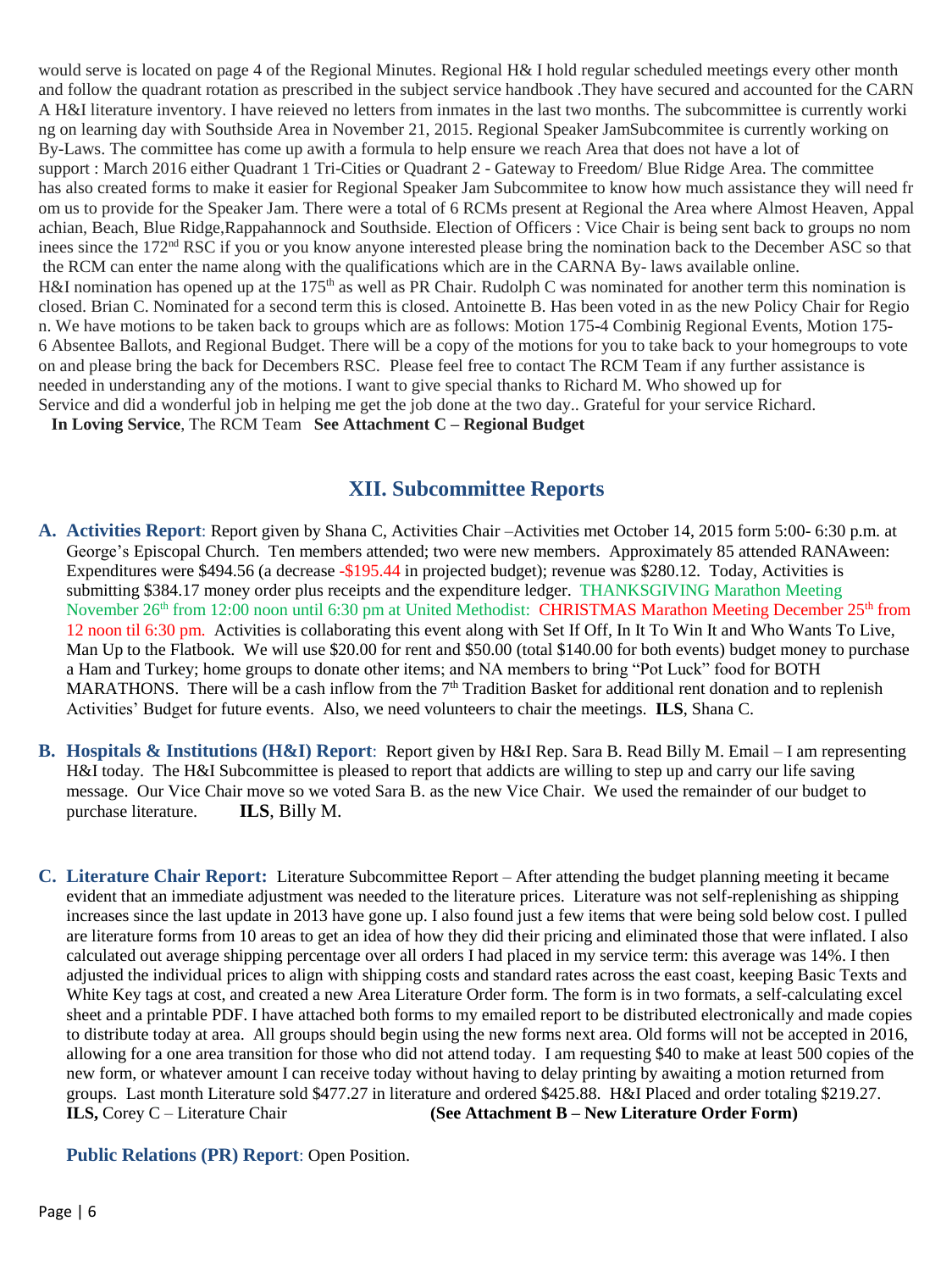# **XIII. Group Service Representative (GSR) Reports**

GSR reports called by Secretary to be read to body

|                                                                                                                                                                            |                 |                                   |                          | <b>ATTEN-</b>                     |                 |                                   |
|----------------------------------------------------------------------------------------------------------------------------------------------------------------------------|-----------------|-----------------------------------|--------------------------|-----------------------------------|-----------------|-----------------------------------|
| <b>GROUP NAME</b>                                                                                                                                                          | <b>GSR/ALT</b>  | <b>MEETING</b><br><b>DAY/TIME</b> | # GROUP<br><b>MEMBER</b> | <b>DANCE</b> /<br><b>NEWCOMER</b> | <b>DONATION</b> | I SI VIDRI NORI B<br><b>ORDER</b> |
| 1. Primary Purpose                                                                                                                                                         | Megan J/AltGSR  | Sat/Sun 12 -1:30                  | 8                        | 12/2                              | \$20.00         | \$12.00                           |
|                                                                                                                                                                            |                 |                                   |                          |                                   |                 |                                   |
| During fine, no celebrations in November. Antoinette B "Old School" is the GSR                                                                                             |                 |                                   |                          |                                   |                 |                                   |
| 2. Set It Off                                                                                                                                                              | Richard M./GSR  | Sun. 7 - 8:30 pm                  | 6                        | 40/3                              | \$0.00          | \$40.50                           |
| Still located at the Turman Brisban Center. We are doing fine and Matt J. will be celebrating 4 years on 11/1/2015.                                                        |                 |                                   |                          |                                   |                 |                                   |
|                                                                                                                                                                            |                 |                                   |                          |                                   |                 |                                   |
| 3. Who Wants To Live                                                                                                                                                       | Victoria H./GSR | M/F 12-1:15 pm                    | 8                        | 110/10                            | \$70.81         | \$132.35                          |
| Still located at 1019 Princess Anne St. We will NOT be meeting at our normal location on Thursday and Friday, November 26 <sup>th</sup> and 27 <sup>th.</sup>              |                 |                                   |                          |                                   |                 |                                   |
| Both days we will hold our meetings at the Dumpster location, 308 Hanover Street at our normal time 12 noon.                                                               |                 |                                   |                          |                                   |                 |                                   |
|                                                                                                                                                                            |                 |                                   |                          |                                   |                 |                                   |
| 4. Noon Beginnings                                                                                                                                                         |                 |                                   |                          |                                   | \$0.00          | \$0.00                            |
|                                                                                                                                                                            |                 |                                   |                          |                                   |                 |                                   |
|                                                                                                                                                                            |                 |                                   |                          |                                   |                 |                                   |
| 5. Final Surrender                                                                                                                                                         |                 |                                   |                          |                                   | \$0.00          | \$0.00                            |
|                                                                                                                                                                            |                 |                                   |                          |                                   |                 |                                   |
|                                                                                                                                                                            |                 |                                   |                          |                                   |                 |                                   |
| 6. In It To Win It                                                                                                                                                         | Andrea L./GRS   | Mon. 7-8:30 pm                    | 7                        | 45/5                              | \$25.00         | \$0.00                            |
| We are located at 308 Hanover St. We are doing well. Gen O. will be celebrated 1 year on 10/12/2015. We are effectively carrying the                                       |                 |                                   |                          |                                   |                 |                                   |
| NA Message. Britany M. is the Alt/GSR                                                                                                                                      |                 |                                   |                          |                                   |                 |                                   |
|                                                                                                                                                                            |                 |                                   |                          |                                   |                 |                                   |
| 7. Hope Fiends                                                                                                                                                             | Sarah M./GSR    | Tue. 7 - 8:30 pm                  | $\overline{4}$           | $25 - 30/2$                       | \$50.00         | \$0.00                            |
| We're still meeting at 302 Colonial Ave. Group is doing well, however we are in need of active home group members!!                                                        |                 |                                   |                          |                                   |                 |                                   |
| 8. Standing By Recovery                                                                                                                                                    | Donna D./GSR    | Tue. 7:3-8:3 pm                   |                          | 12/4                              | \$10.00         | \$10.00                           |
| Darryl C will Celebrate 22 years on November 3, 2015. We are still located 207 Garrison Woods Dr. Stafford. Also, Katelyn celebrated                                       |                 |                                   |                          |                                   |                 |                                   |
| 1 year on 10/20/15. Group is doing well. Recently attendance has been up.                                                                                                  |                 |                                   |                          |                                   |                 |                                   |
|                                                                                                                                                                            |                 |                                   |                          |                                   |                 |                                   |
| 9. New Beginnings of                                                                                                                                                       |                 |                                   |                          |                                   |                 |                                   |
| <b>Colonial Beach</b>                                                                                                                                                      |                 | Tue. 6 - 7:00 pm                  | 6                        | $7 - 10$                          | \$0.00          | \$0.00                            |
|                                                                                                                                                                            |                 |                                   |                          |                                   |                 |                                   |
|                                                                                                                                                                            |                 |                                   |                          |                                   |                 |                                   |
| 10. Rush Hour                                                                                                                                                              |                 |                                   |                          |                                   | \$0.00          | \$0.00                            |
|                                                                                                                                                                            |                 |                                   |                          |                                   |                 |                                   |
| 11. Clean Works                                                                                                                                                            | Katelyn B       |                                   | 5                        | 50/5                              | \$0.00          | \$0.00                            |
| We meet the same place and the same time. Warren is celebrating 22 years on December $2nd$ . Nick C. is celebrating 1 year on                                              |                 |                                   |                          |                                   |                 |                                   |
| December 9 <sup>th</sup> . We have changed our group format to an alternating format: 1 <sup>st</sup> week – Step 1, 2, 3 (alternating each month); 2 <sup>nd</sup> week – |                 |                                   |                          |                                   |                 |                                   |
| Speaker; $3^{rd}$ week – IP; $4^{th}$ week Just For Today; and $5^{th}$ week open discussion.                                                                              |                 |                                   |                          |                                   |                 |                                   |
| <b>12. Start Living Group</b>                                                                                                                                              |                 | Thu. 7 - 8:00 pm                  | 10                       | 20/0                              | \$0.00          | \$0.00                            |
|                                                                                                                                                                            |                 |                                   |                          |                                   |                 |                                   |
|                                                                                                                                                                            |                 |                                   |                          |                                   |                 |                                   |
| 13. Man-up to the                                                                                                                                                          |                 |                                   |                          |                                   |                 |                                   |
| <b>Flatbook</b>                                                                                                                                                            | Michelle/AltGRS | Thu. 7 - 8:30 pm                  | 5                        | 20/2                              | \$10.00         | \$76.10                           |
| William S. will be celebrating 24 years on November 5th. Tony is the GSR. And we doing fine. However, our group is in need of home                                         |                 |                                   |                          |                                   |                 |                                   |
| group members. Please keep announcing this at your meetings. Thank you for allowing me to serve.                                                                           |                 |                                   |                          |                                   |                 |                                   |
|                                                                                                                                                                            |                 |                                   |                          |                                   |                 |                                   |
| <b>14. Colonial Beach</b>                                                                                                                                                  |                 |                                   |                          |                                   |                 |                                   |
| <b>Survivors Groups</b>                                                                                                                                                    | James D./GSR    | Fri. 7 - 7:00 pm                  | 6                        | 6/0                               | \$0.00          | \$0.00                            |

Bill C. Celebrated 30 years 10/31/2015. Group is still located 10 Garfield Ave, Colonial Beach Group member attendance was low for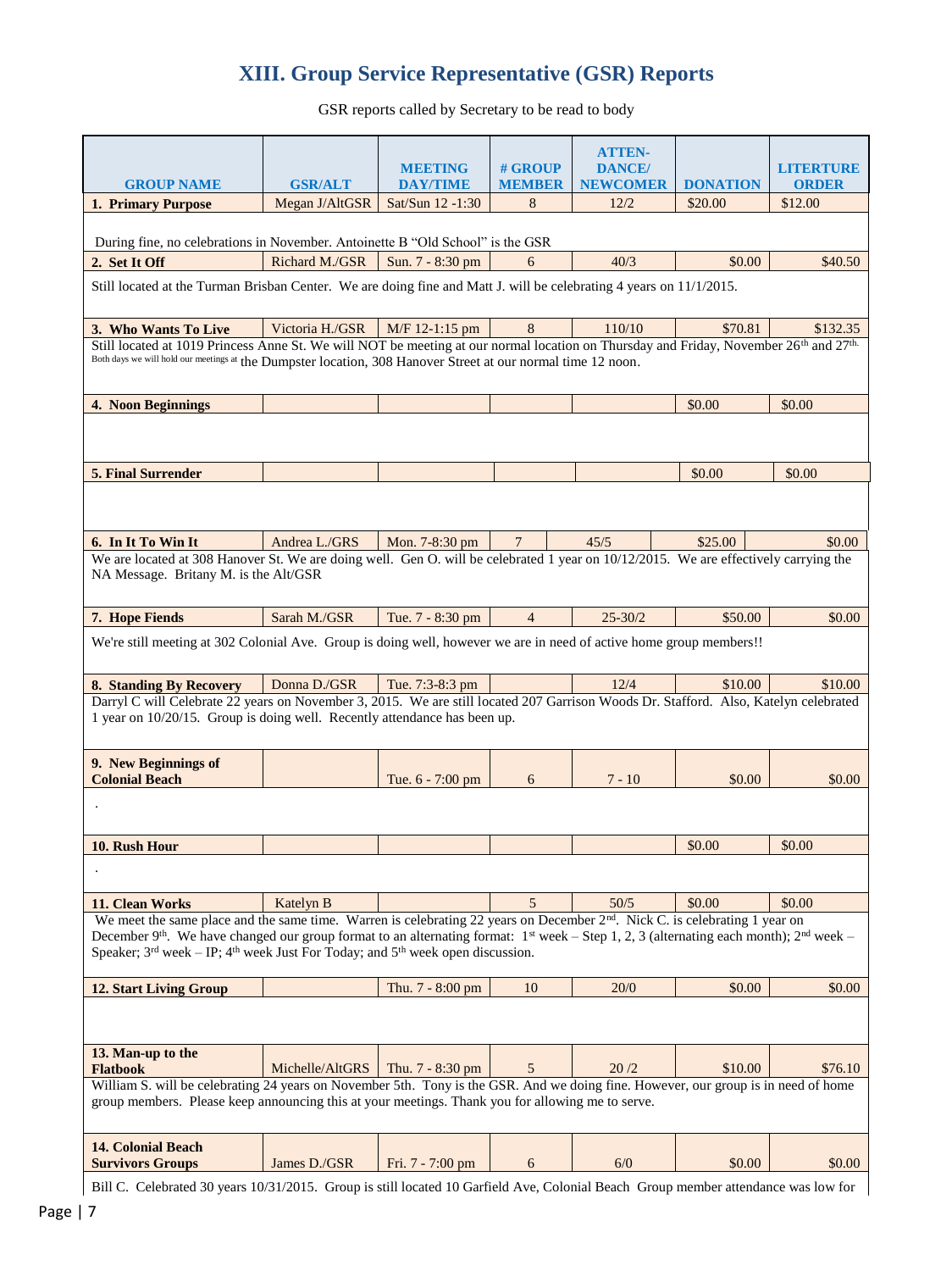| October. Trusted Servants have been asked to make contact with members for encouragement and to make sure everyone if doing well.<br>Justin is our Alt/GSR.                                                                                                                                                                                                                                             |                                                                                                                                   |                            |                |      |         |        |  |
|---------------------------------------------------------------------------------------------------------------------------------------------------------------------------------------------------------------------------------------------------------------------------------------------------------------------------------------------------------------------------------------------------------|-----------------------------------------------------------------------------------------------------------------------------------|----------------------------|----------------|------|---------|--------|--|
| <b>15. New Beginnings</b>                                                                                                                                                                                                                                                                                                                                                                               | Brandon H/GSR                                                                                                                     | Fri 7-8:30 pm              |                | 50/5 | \$0.00  | \$0.00 |  |
| Brandon H. is Celebrating 5 years November 6 <sup>th</sup> . Rotating services positions for transparency and accountability. Discussed possible<br>loss of ALL NA groups and functions being put of the church for theft and vandalism. The church person announced that if they find out<br>the damage and loss was caused by NA none of the NA meeting would any longer be welcomed in their church. |                                                                                                                                   |                            |                |      |         |        |  |
| 16. Clean and Serene                                                                                                                                                                                                                                                                                                                                                                                    | <b>Richard P/GSR</b>                                                                                                              | Fri 10-11:15pm             | $\overline{2}$ | 12/2 | \$25.00 | \$0.00 |  |
| pizza after each meeting.                                                                                                                                                                                                                                                                                                                                                                               | We are doing fine, however we need more home group members. Some of the regulars are planning to go bowling or play cards and eat |                            |                |      |         |        |  |
| 17. Exper/Strength/Hope                                                                                                                                                                                                                                                                                                                                                                                 |                                                                                                                                   |                            |                |      | \$0.00  | \$0.00 |  |
|                                                                                                                                                                                                                                                                                                                                                                                                         |                                                                                                                                   |                            |                |      |         |        |  |
| 18. Saturday Night Live<br><b>Freedom From Bondage</b>                                                                                                                                                                                                                                                                                                                                                  | Kevin S./GSR                                                                                                                      | Sat $10p - \frac{?}{Thur}$ | 5              | 15/2 | \$30.00 | \$0.00 |  |
| Benjie will be celebrating 1 year, 11/5/2015. Our group decision to combine resources and membership of our Thursday<br>Night Freedom From Bondage group and Saturday Night Live is working out fine.                                                                                                                                                                                                   |                                                                                                                                   |                            |                |      |         |        |  |
| 19. Alive and Free                                                                                                                                                                                                                                                                                                                                                                                      |                                                                                                                                   | Fri. $7 - 8:00$ pm         |                |      | \$0.00  | \$0.00 |  |
|                                                                                                                                                                                                                                                                                                                                                                                                         |                                                                                                                                   |                            |                |      |         |        |  |

# **10 Minute Break - back at 5:05 pm – 5:18 pm**

# **XIV. 2 nd Quorum**

**Legend: P = Present A = Absent**

| <b>GROUP NAME</b>                      | $\mathbf{s}$ | O              | N              | <b>NAME</b> | <b>POSTION</b> |
|----------------------------------------|--------------|----------------|----------------|-------------|----------------|
| 1. Primary Purpose                     | p*           | A              | P              | Megan J     | Alt/GRS        |
| 2. Set It Off                          | A            | P              | P              | Richard M.  | <b>GSR</b>     |
| 3. Who Wants to<br>Live                | P            | P              | P              | Victoria H. | <b>GSR</b>     |
| 4. Noon Beginnings                     | $\mathsf{A}$ | $\overline{A}$ | A              |             |                |
| 5. Final Surrender                     | A            | $\overline{A}$ | $\overline{A}$ |             |                |
| 6. In It To Win It                     | P            | P              | P              | Andrea L.   | <b>GSR</b>     |
| 7. Hope Fiends                         | P            | P              | P              | Sarah M.    | <b>GSR</b>     |
| 8. Standing By<br>Recovery             | A            | P              | P              | Donna D.    | <b>GSR</b>     |
| 9. New Beginnings<br>Of Colonial Beach | A            | P              | A              |             |                |
| 10. Rush Hour                          | P            | A              | A              |             |                |
| 11. Clean Works                        | P            | A              | P              | Katelyn B.  | <b>GSR</b>     |
| 12. Start Living                       | P            | P              | A              |             |                |
| 13. Man Up to the<br>Flatbook          | P            | $P*$           | P              | Michelle G. | Alt/GSR        |
| 14. Freedom from<br>Bondage            | A            |                | N/A            | <b>NA</b>   | N/A            |
| 15. Colonial Beach<br>Survivors Group  | P            | P              |                | James D     | <b>GSR</b>     |
| 16. New Beginnings                     | P            | P              |                | Brandon H.  | <b>GSR</b>     |
| 17. Clean & Serene                     | $\mathsf{A}$ | $\mathsf{A}$   | P              | Rich        | <b>GSR</b>     |
| 18. Experience,<br>Strength & Hope     | P            | A              | A              |             |                |
| 19. Saturday Night<br>Live             | A            | P              | P              | Kevin S.    | GSR            |

| 2 <sup>st</sup> QUORUM CALL -Must 4 per Bylaws |    |  |  |  |  |
|------------------------------------------------|----|--|--|--|--|
| Group Represented                              | 17 |  |  |  |  |
| <b>Procedural Votes</b>                        | 17 |  |  |  |  |
|                                                |    |  |  |  |  |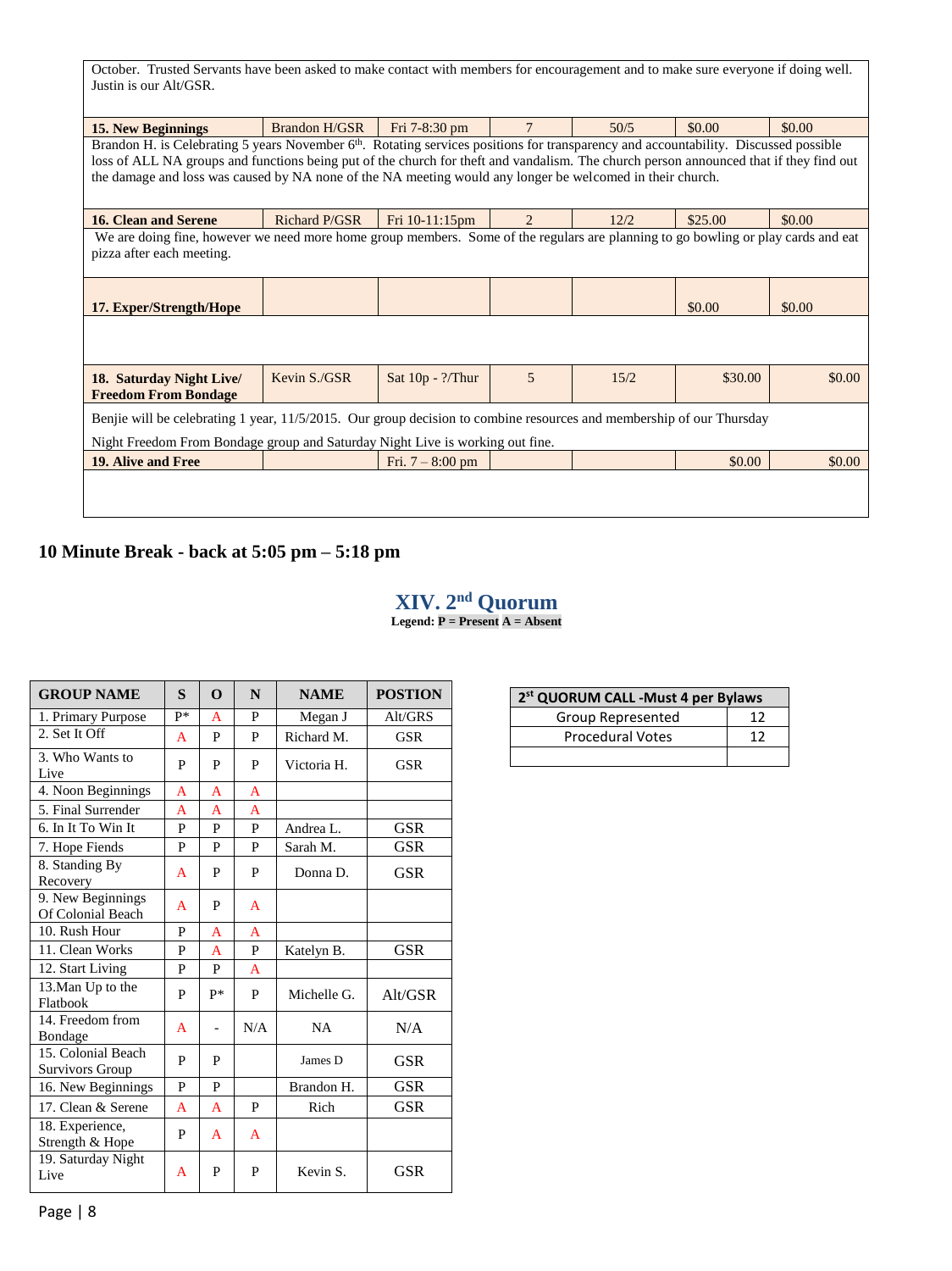| Alive and Free |  |  |  |
|----------------|--|--|--|
|                |  |  |  |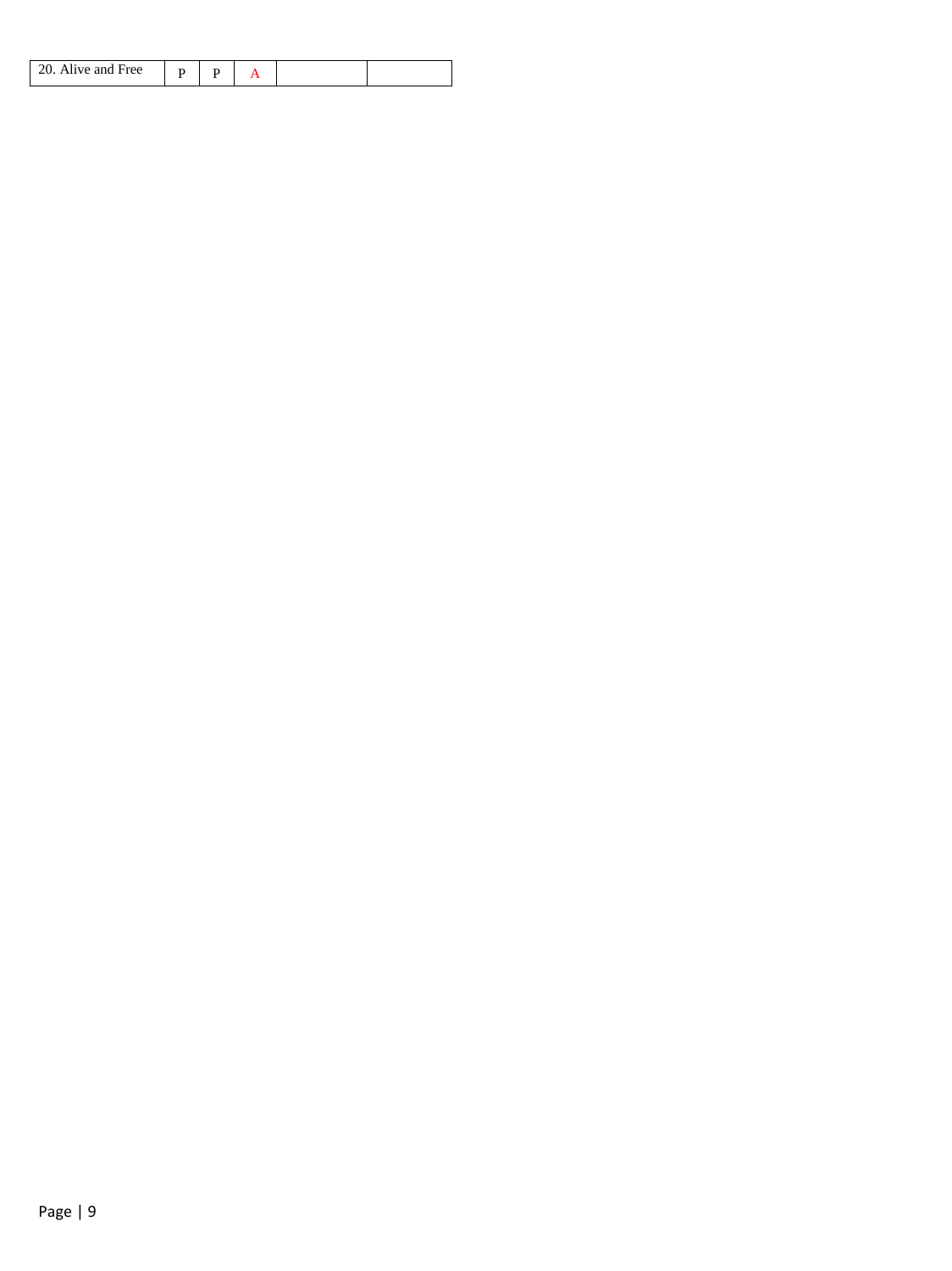## **XV. Old Business**

### **No Old Business To Address**

# **XVI. Open Sharing Session**

### **REMEMBER**: Motions to Take Back to Your Home Groups to Vote On

#### Regional Motions

Motion 175-4: If no bids submitted, Speaker Jam should be held in conjunction with March and September subcommittee meetings. Intent: To promote unity throughout the region and provide a place for area trusted servants and NA members to meet and learn about our service efforts. Pros: Will save Region Money and will support reaching more people to be involved in service.

Motion 175-6: Approve use of Absentee Ballots so that any group unable to participate at the GSR Assembly may still participate in Region's Conscience on CAR and CAT matters. Intent: To service in concert with our Region's purpose by enhancing the conscience we carry to the World Service Conference. Pros: Will provide a better possibility of the RD Team carrying a bigger portion of Region's conscience at the WSC and this will provide a service to the groups.

Motion 175-7: To approve Regional 2016 Budget. Intent: To have a 2016 Regional Budget in place. Pros: If we approve Regional 2016 Budget, as a whole, we can always make amends as needed and project cost will be in place.

#### RANA Area Motions

Motion 11/15-7: RANA Activities Subcommittee is requesting approval of an additional cash in-flow from Area of \$75.83 needed to fund the remaining three 2015 Special Area Events: Thanksgiving Marathon Meeting; Christmas Marathon Meeting; and New Year's Eve Party. See Cash-Flow below:

| <b>Starting Balance</b> | \$384.17 |
|-------------------------|----------|
| 4 Months of Rent        | \$20.00  |
| Food/2 Marathons        | \$140.00 |
| New Year's Party        | \$300.00 |
| <b>Total Expenses</b>   | \$460.00 |

Intent: To provide safe Holiday Events for recovering addicts. Motion was made by Shana C. and Sarah M.

Motion 11/15-11: To change RANA By-Laws, Article 3, Section 4… Amend Quorum from 4 GSRs to 8 GSR to form an Area quorum. Motion was made by John L and seconded by Victoria H. Intent: To have a more complete representation on home groups present to conduct RANA Area Service Committee business.

### **XVII. Elections for Open Positions**

Katelyn B. Nominated Gen O. for Secretary I Position. Gen O. was voted in unanimously. Her qualifications are 1 year clean; 6 months ASC service. Motion 11/15-4: To wave ASC Experience needed for Secretary I so Gen O. can be nominated for spot. Intent being to get as Secretary I filled. The motion passed 11 for/0 against/1 abstained. Therefore, required ASC experience was waivered. Gen also has 3 years professional secretarial experience; current Oxford House President and Vice-Chair @ Chapter; and current Activities Subcommittee Secretary.